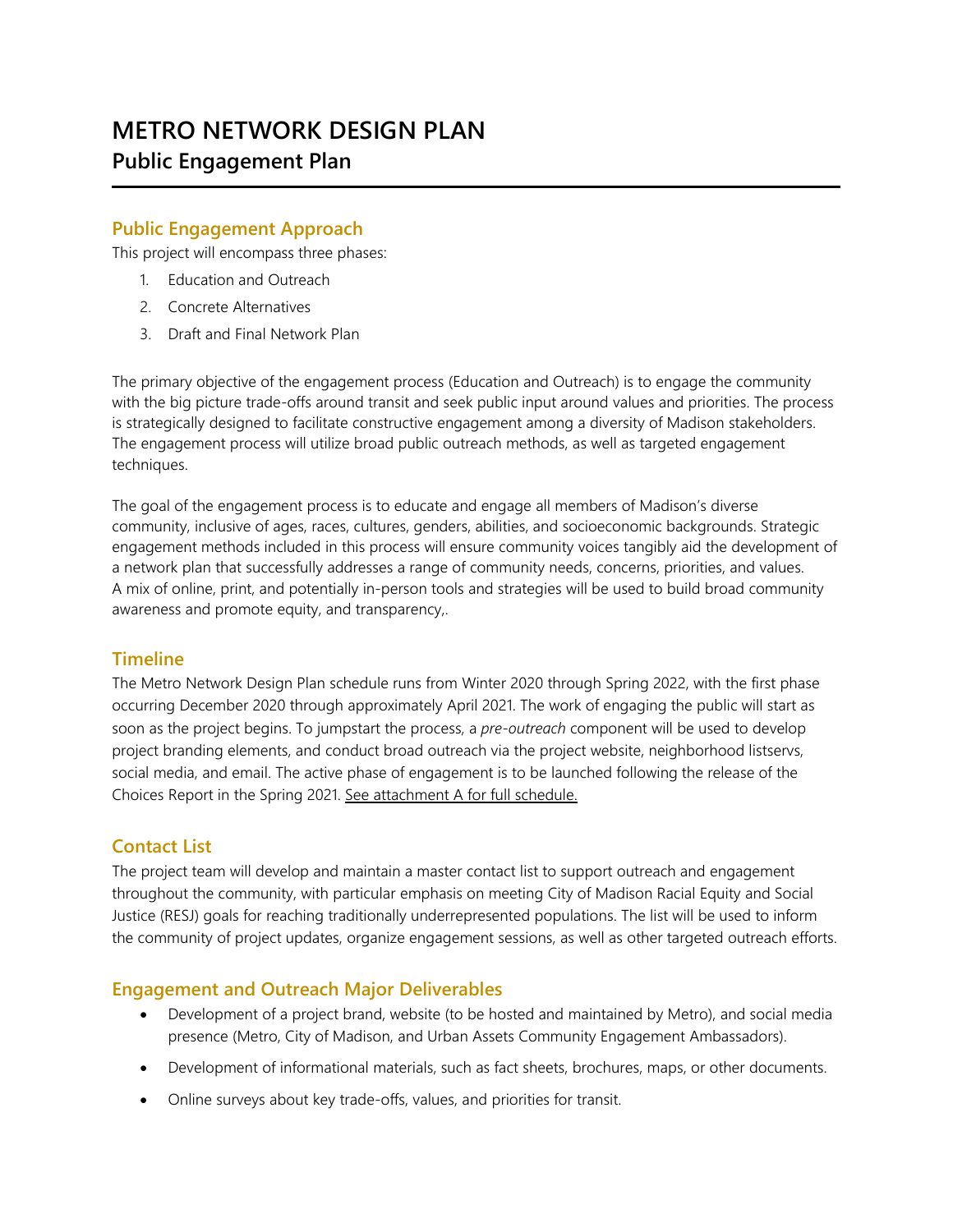- Direct outreach to riders, community groups and other members of public. This may involve organizing *virtual* small meetings and/or attending *virtual* meetings and events organized by others.
- Youth workshops, focused on youth residents from disadvantaged areas.
- Initial presentation(s) to the Board about the scope of the study, the types of input we will be seeking from the public, and how those will inform the alternatives process.

# **Summary of Outreach Strategies** (Working List)

| Outreach<br><b>Strategy</b>     | Responsibility                                                                                          | <b>Notes</b>                                                                                                                                                                                                              |
|---------------------------------|---------------------------------------------------------------------------------------------------------|---------------------------------------------------------------------------------------------------------------------------------------------------------------------------------------------------------------------------|
| Project<br>Branding             | Lead: UA, Metro, JWA                                                                                    | Collaboration with Metro to develop process branding<br>during pre-outreach portion of process                                                                                                                            |
| Project<br>Website              | Content: JWA, UA, Metro                                                                                 | Website administered by City                                                                                                                                                                                              |
| Contact List                    | Lead: UA<br>Support: Metro                                                                              | Metro to set up listserv, UA to add onto existing list                                                                                                                                                                    |
| Social Media                    | Content: UA, JWA<br><b>Distribution: Metro</b>                                                          | City of Madison: Facebook event page and posts,<br>Twitter, Instagram<br>Contact: socialmedia@cityofmadison.com<br>Metro: Facebook and Twitter<br>Contact: Mick Rusch, MRusch@cityofmadison.com<br><b>MATPB: Facebook</b> |
| <b>Email Blasts</b>             | Content: UA<br><b>Distribution: Metro</b>                                                               | Announcements, reminders and materials for public<br>meetings, online surveys, and mobile engagement<br>stations                                                                                                          |
| Community<br>Survey             | Lead: JWA<br>Support: UA, Metro<br>Distribution: Metro, UA                                              | Survey available near the time of final existing<br>conditions report completion ~ February 2021                                                                                                                          |
| Informational<br>Flyer          | Lead: UA<br>Support: Metro, JWA<br>Distribution: UA, Metro/City,<br><b>MATPB</b>                        | Online distribution through Metro, City staff<br>$\bullet$<br>For print distribution, see matrix below<br>$\bullet$                                                                                                       |
| Stakeholder<br>Workshop         | UA: agenda, PPT, activities<br>JWA: PPT, graphics and other<br>technical content<br>Metro/City: support | Invite to come from Mayor<br>UA to build upon existing relationships<br>30-40 maximum participants per meeting                                                                                                            |
| Public<br>Meetings              | Lead: UA<br>Support: JWA, Metro                                                                         | Meetings to follow workshops<br>Meeting announcements via social media, alder blogs,<br>community and neighborhood listervs                                                                                               |
| Engagement<br>Summary<br>Report | Lead: UA<br>Support: JWA                                                                                | Summary reports, reviewed by JWA, to be provided to<br>Metro/City                                                                                                                                                         |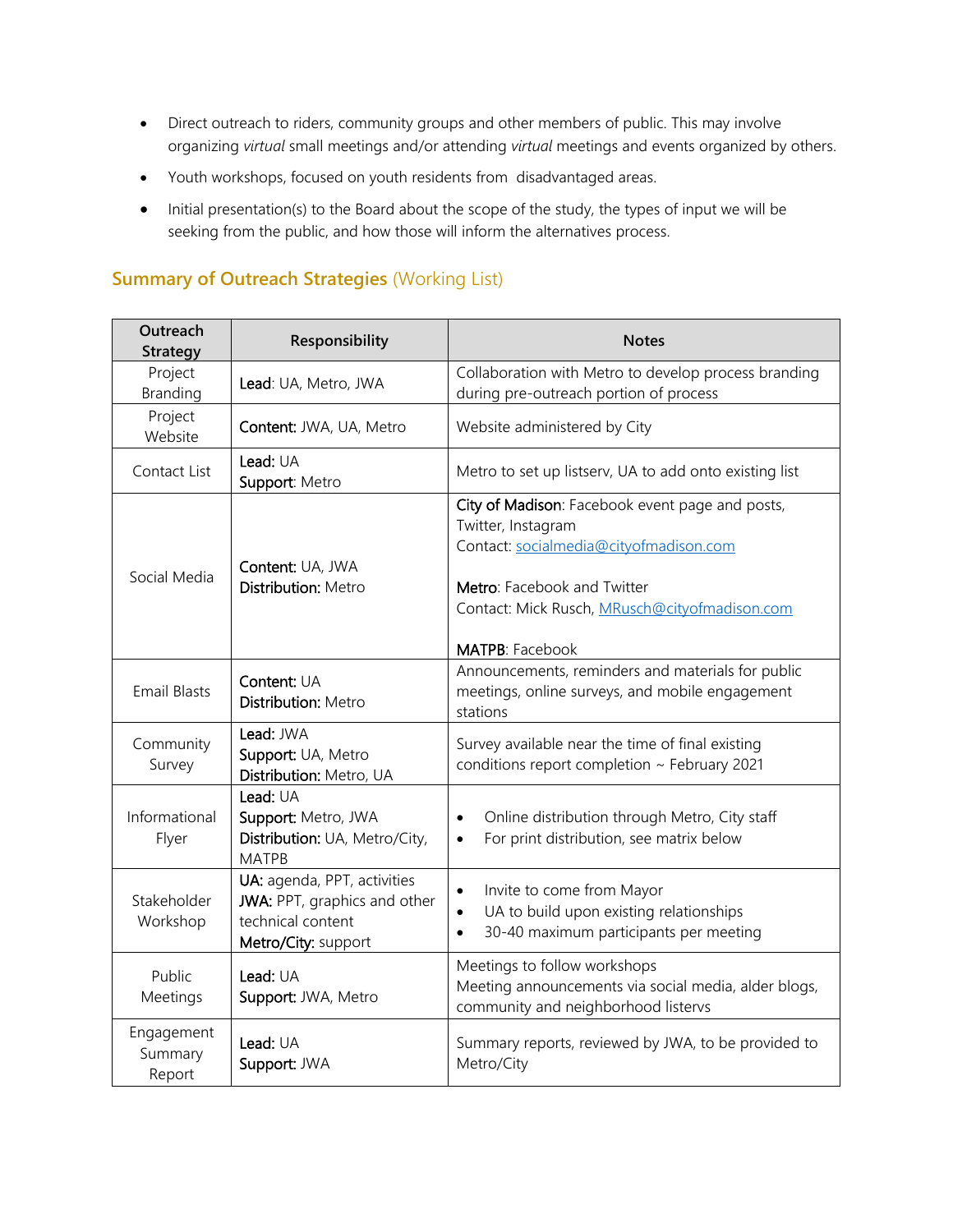| Translations | <b>Lead:</b> UA<br>Support: Metro | Spanish/Hmong translations as needed                                                                       |
|--------------|-----------------------------------|------------------------------------------------------------------------------------------------------------|
| Alder Blogs  | Lead: UA                          | Alders to be updates throughout process; request for<br>them to post project information on district blogs |

# **Project Website**

The project website is expected to go live at the beginning of 2021, nearly concurrent to the start of the preoutreach stage of the project. The website will be maintained throughout the entirety of the planning and engagement process. Proposed website content includes:

- Information about the project background, scope, and schedule/timeline
- Access link to community surveys
- Informational flyers in English, Spanish, and Hmong
- Meeting announcements and materials, including notes, presentations, and exhibits/graphics
- Metro Route Network FAQs and other resources
- Opportunity to sign up for project updates through the email listserv
- Links to MetroForward, Vision Zero, and BRT websites

## **Community Survey**

The engagement process will include an online survey for each phase of the project. The surveys will be designed to help the project team scale public knowledge and identify priorities, concerns, and questions to inform each phase of the project. Links to the surveys will be available on the project website and administered through a third-party service, such as Survey Monkey, which is screen-reader accessible and can be translated into multiple languages. Physical paper versions of the survey will be available at prominent community hubs for community members to obtain, complete, and mail back (specific locations to be determined).

| <b>Online Survey Distribution (Running list)</b> |                                                         |       |                                   |
|--------------------------------------------------|---------------------------------------------------------|-------|-----------------------------------|
|                                                  | <b>Distribution Channel</b>                             | Lead  | <b>Notes</b>                      |
|                                                  | Madison Public Libraries                                | UA    | Via email, existing relationships |
| $\overline{2}$                                   | Metro Transit social media                              | Metro |                                   |
| 3                                                | Project email listserv                                  | UA    |                                   |
| $\overline{4}$                                   | City social media                                       | City  |                                   |
| 5                                                | Access to Independence                                  | UA    |                                   |
| 6                                                | Wisconsin Council of the Blind<br>and Visually Impaired | UA    | Promoted through listserv         |
| 7                                                | Centro Hispano                                          | UA    | Promoted through listserv         |
| 8                                                | Urban League                                            | UA    | Promoted through social media     |
| 9                                                | Alder blogs                                             | UA    |                                   |
| 10 <sup>°</sup>                                  | Community centers                                       | UA    |                                   |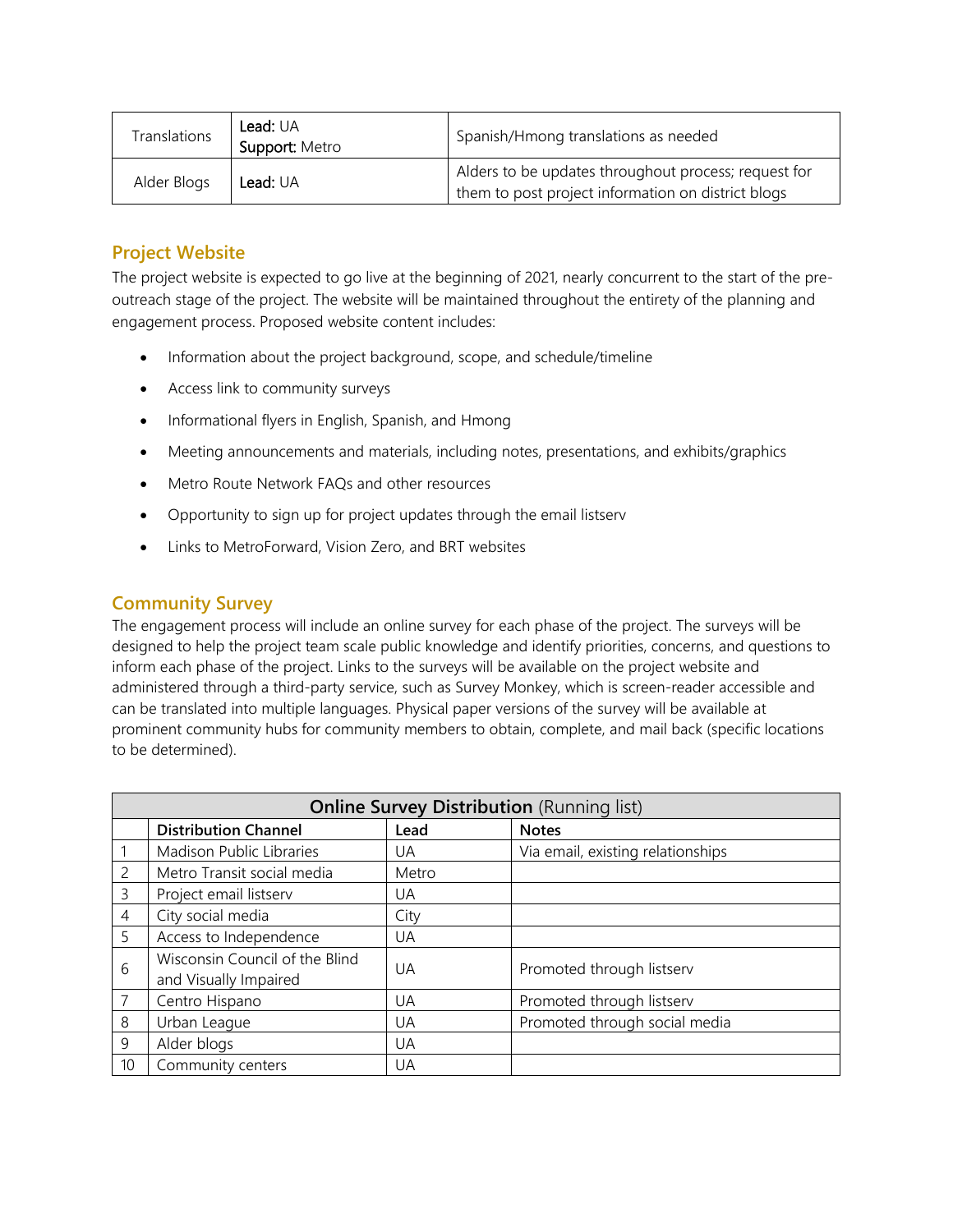## **Informational Flyer/Poster**

During the pre-outreach stage, the project team will develop a flyer with key information about the project scope, website, engagement opportunities, and primary contact information.

The flyer/poster will be distributed by email to prominent community hubs and businesses throughout the city. The below organizations were chosen based on their community presence and level of interaction with diverse residents by age, race, income, ability, and gender. Hard copies of the flyer will be posted where feasible, such as at inherently public locations, as well inside buses and at bus stops/transfer points.

|                | Organization                    | Lead  |
|----------------|---------------------------------|-------|
| $\mathbf{1}$   | Warner Park Community           | UA    |
|                | Center                          |       |
| $\overline{c}$ | Madison College - Truax         | UA    |
| $\overline{3}$ | Princeton Club West             | UA    |
| $\overline{4}$ | Cuna Mutual (Mineral Point)     | UA    |
| $\overline{5}$ | Lussier Community Center        | UA    |
| 6              | UW Memorial Union               | UA    |
|                | <b>UW Union South</b>           | UA    |
| $\overline{7}$ | Colectivo Coffee (Capitol)      | UA    |
| 8              | St. John's Lutheran Church      | UA    |
| 9              | Cargo Coffee                    | UA    |
| 10             | Festival Foods (East Wash)      | UA    |
| 11             | Willy Street Co-ops             | UA    |
| 12             | ACCESS to Independence          | UA    |
| 13             | Goodman Community Center        | UA    |
| 14             | Villager Mall Atrium            | UA    |
| 15             | Centro Hispano                  | UA    |
| 16             | Urban League                    | UA    |
| 17             | Downtown kiosks (State Street,  | City  |
|                | Capitol)                        |       |
| 18             | City Park kiosks                | City  |
| 19             | City Libraries (9)              | Metro |
| 20             | Madison Senior Center           | City  |
| 21             | Metro buses                     | Metro |
| 22             | Metro bus stops & Transfer      | Metro |
|                | Points                          |       |
| 23             | <b>YWCA</b>                     | UA    |
| 24             | YMCA                            | UA    |
| 25             | Salvation Army                  | UA    |
| 26             | The Beacon                      | UA    |
| 27             | Asian Midway Foods              | UA    |
| 28             | Wil- Mar Community Center       | UA    |
| 29             | <b>Bayview Community Center</b> | UA    |
| 30             | Neighborhood House              | UA    |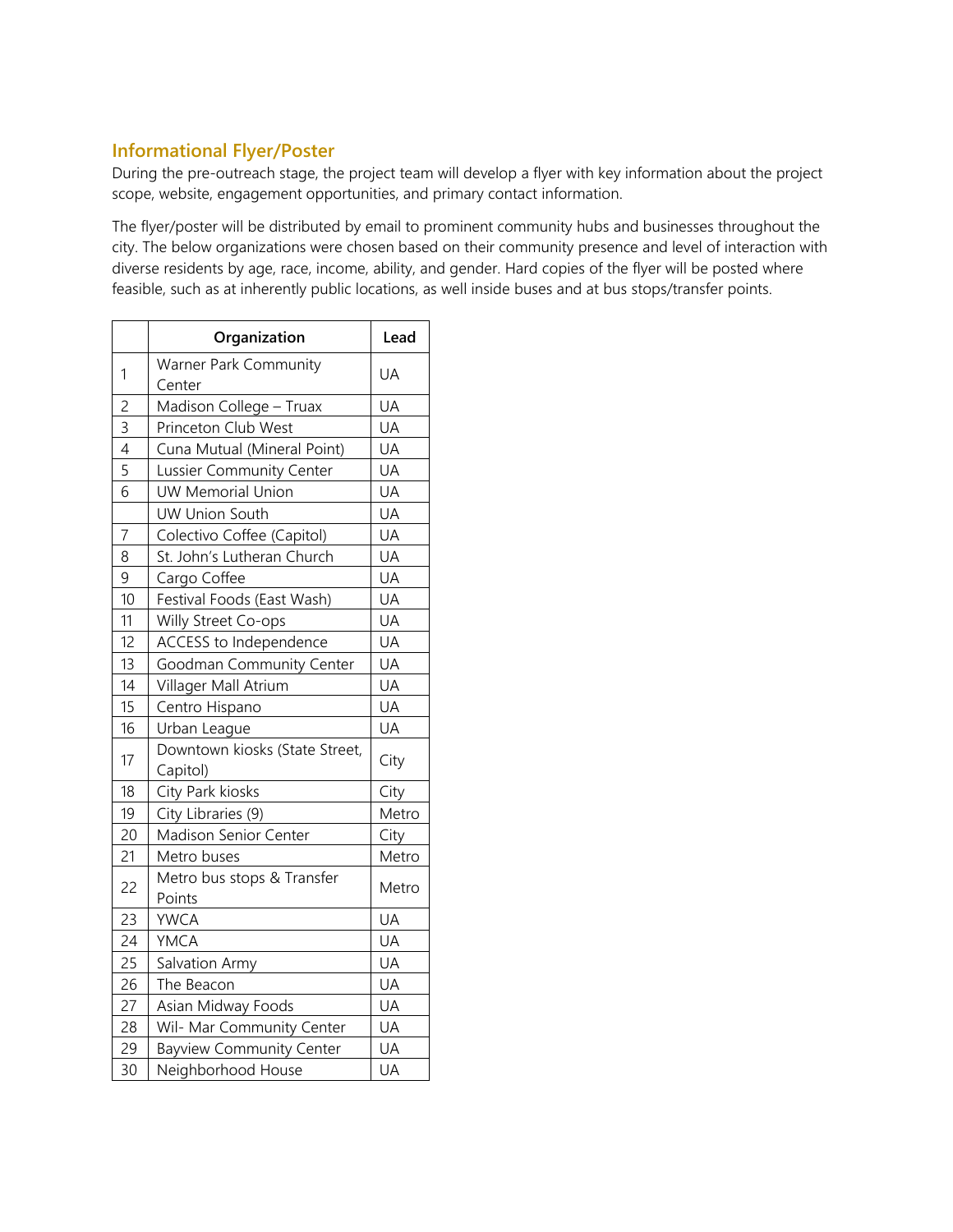| 31 | <b>Badger Rock Community</b><br>Center | UA        |
|----|----------------------------------------|-----------|
| 32 | Bridge Lake Point Waunona<br>Center    | UA        |
| 33 | East Madison Community<br>Center       | UA.       |
| 34 | Elver Park Neighborhood<br>Center      | UA.       |
| 35 | Meadowood Neighborhood<br>Center       | <b>UA</b> |
| 36 | Vera Court Neighborhood<br>Center      | UA        |
| 37 | Theresa Terrace<br>Neighborhood Center | UA        |

## **Stakeholder Workshops**

Interactive Stakeholder Workshops will be conducted throughout the duration of the planning process, inperson or online, as COVID-19 permits. One workshop will be held during each phase of the project (three workshops total), with the goal of this becoming a standing group. The first Stakeholder Workshop will take place following the release of the Choices Report.

The key to the success of the interactive stakeholder workshop is that participants are diverse and representative of the city at large. This might include interested neighborhood associations, transit and active transportation advocacy groups, local and state agencies, public safety, local developers and property owners, schools and youth organizations, faith-based groups, and other community-based organizations.

Early invitations to stakeholders followed by reminders are essential. Invitations shall come from the Mayor through collaboration with the Deputy Mayor. See list of potential Stakeholder Workshop invitees below (list to be updated prior to finalizing the invitations).

| Organization                              | Representative(s)                               |
|-------------------------------------------|-------------------------------------------------|
| Access to Independence, Inc.              | Jason Beloungy, Executive Director              |
| American Family Insurance                 | David Holman, Chief Strategy Officer            |
| <b>Black Chamber of Commerce</b>          | Camille Carter, Board President                 |
| <b>Black Women's Wellness Foundation</b>  | Lisa Peyton-Caire                               |
| Boys & Girls Club                         | Michael Johnson, CEO                            |
| Capital Area Regional Planning Commission | Steve Steinhoff                                 |
| Catholic Charities                        | Tom Merfeld, Interim CEO                        |
| Centro Hispano                            | Karen Menendez Coller, Executive Director       |
| Common Wealth Development                 | Justice Castaneda                               |
| <b>CUNA Mutual</b>                        | Cedric Ellis, Chief Enterprise Services Officer |
|                                           | Angela Russell, VP of Diversity & Inclusion     |
| Dane County Housing Initiative            | Olivia Parry                                    |
| Downtown Madison Inc.                     | Jason Ilstrup, Executive Director               |
|                                           | Nathan Wautier, Board President                 |
|                                           | Janine Punzel, Transportation Committee Chair   |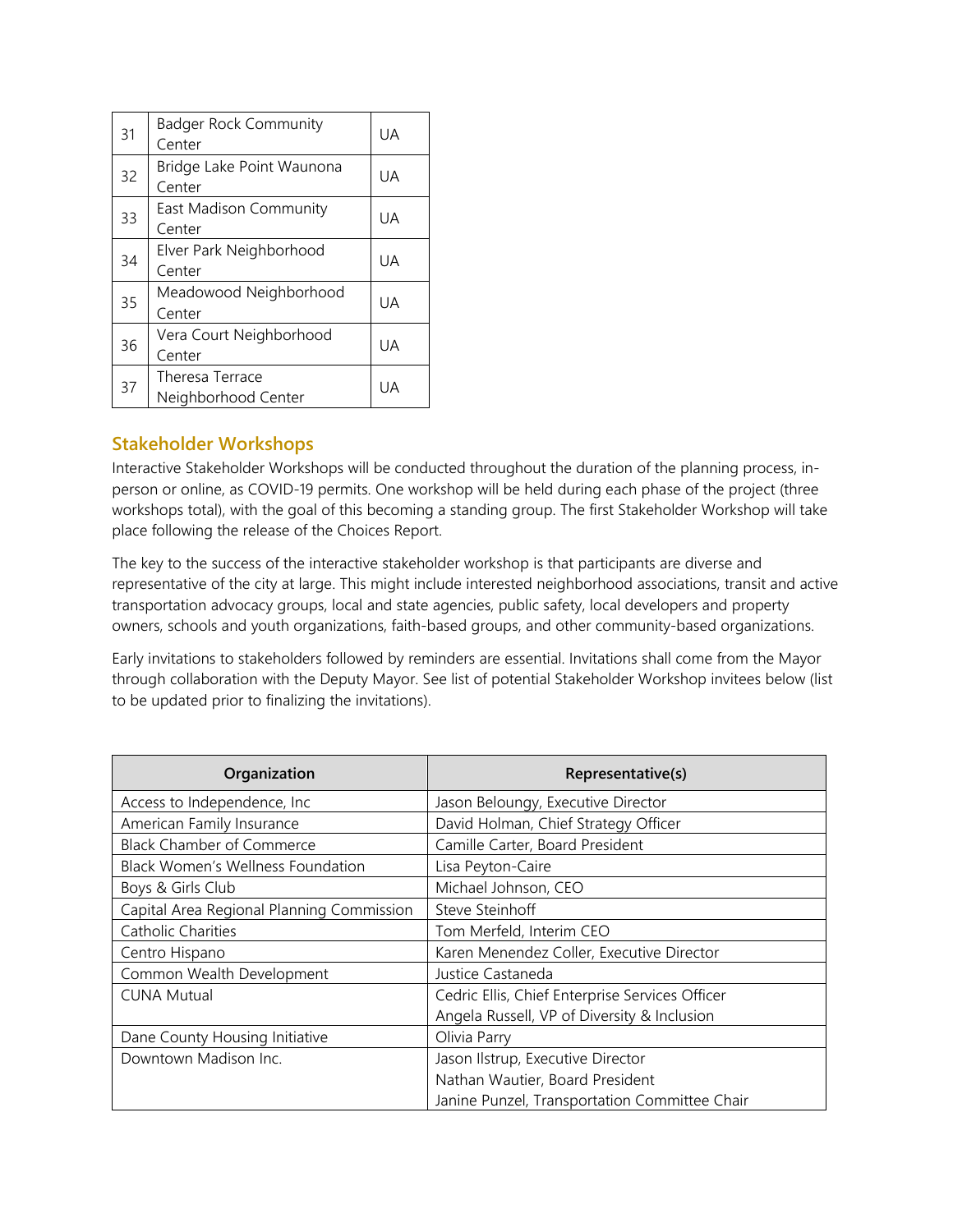| Edgewood College                          | Andrew Manion, President                          |
|-------------------------------------------|---------------------------------------------------|
| <b>EQT By Design</b>                      | Annette Miller                                    |
| <b>Exact Sciences</b>                     | Kevin Conroy, CEO                                 |
| Freedom Inc                               | M. Adams, Executive Director                      |
| Gorman and Company                        | Ted Matkom                                        |
| Hmong Chamber of Commerce                 | Phil Yang, President                              |
| Ho Chunk Gaming Madison                   | Dan Brown, General Manager                        |
|                                           | Missy Tracy, Director Community Relations         |
| Hovde Development                         | Vic Villacrez                                     |
| Latino Workforce Academy                  | Baltazar De Anda Santana                          |
| Latino Chamber of Commerce                | Jessica Cavazos, Executive Director               |
| Madison Chamber of Commerce               | Zach Brandon, President                           |
|                                           | Kevin Little, VP                                  |
|                                           | Adam Barr, Public Policy Manager                  |
| Madison College                           | Dr. Jack Daniels, III                             |
|                                           | Tim Casper, VP                                    |
|                                           | Lucia Nunez, VP Equity & Inclusion                |
| Madison Development Corporation           | Lorrie Heinemann                                  |
| Madison Metropolitan School District      | Dr Carlton Jenkins, Superintendent                |
| Madison MPO                               | Bill Schaefer, Transportation Manager             |
|                                           | Ben Lyman, Transportation Planner                 |
| <b>MGE</b>                                | Jeffrey Keebler, CEO                              |
|                                           | Pam Christenson, Director of Economic Development |
| Movin' Out                                | Kathryne Auerback                                 |
| <b>NAACP</b>                              | Greg Brown, Board President                       |
| Nehemiah Development Corporation          | Rev. Alex Gee                                     |
| Northside Planning Council                | Abha Thakkar                                      |
| Salvation Army                            | Major Greg Voeller                                |
| Smart Growth Greater Madison              | <b>Bill Connors, Executive Director</b>           |
| South Metropolitan Planning Council       | Isadore Knox                                      |
| <b>SSM Health</b>                         | Damond Boatwright, President                      |
| Stonehouse Development                    | Rich Arneson                                      |
| United Way                                | Renee Moe, CEO                                    |
| Urban League                              | Ruben Anthony, President                          |
|                                           | Ed Lee, COO                                       |
| Urban Triage                              | Brandi Greyson                                    |
| <b>UW Madison</b>                         | Chancellor Rebecca Blank                          |
|                                           | Brenda Gonzalez, Director Community Relations     |
|                                           | Patrick Kass, Director Transportation Services    |
| UWHealth/UnityPoint Health-Meriter/Quartz | Dr. Alan Kaplan, CEO                              |
|                                           | Shiva Bidar-Sielaff, Chief Diversity Officer      |
|                                           | Juli Aulik, Director Community Relations          |
| Wisconsin Bike Fed                        | Dave Schlabowske, Executive Director              |
| <b>WPS Health Solutions</b>               | Mike Hamerlik, CEO                                |
| YMCA                                      | Mark Westover, CEO                                |
| <b>YWCA</b>                               | Vanessa McDowell, CEO                             |
| 1000 Friends                              | Gregg May, Transportation Policy Analyst          |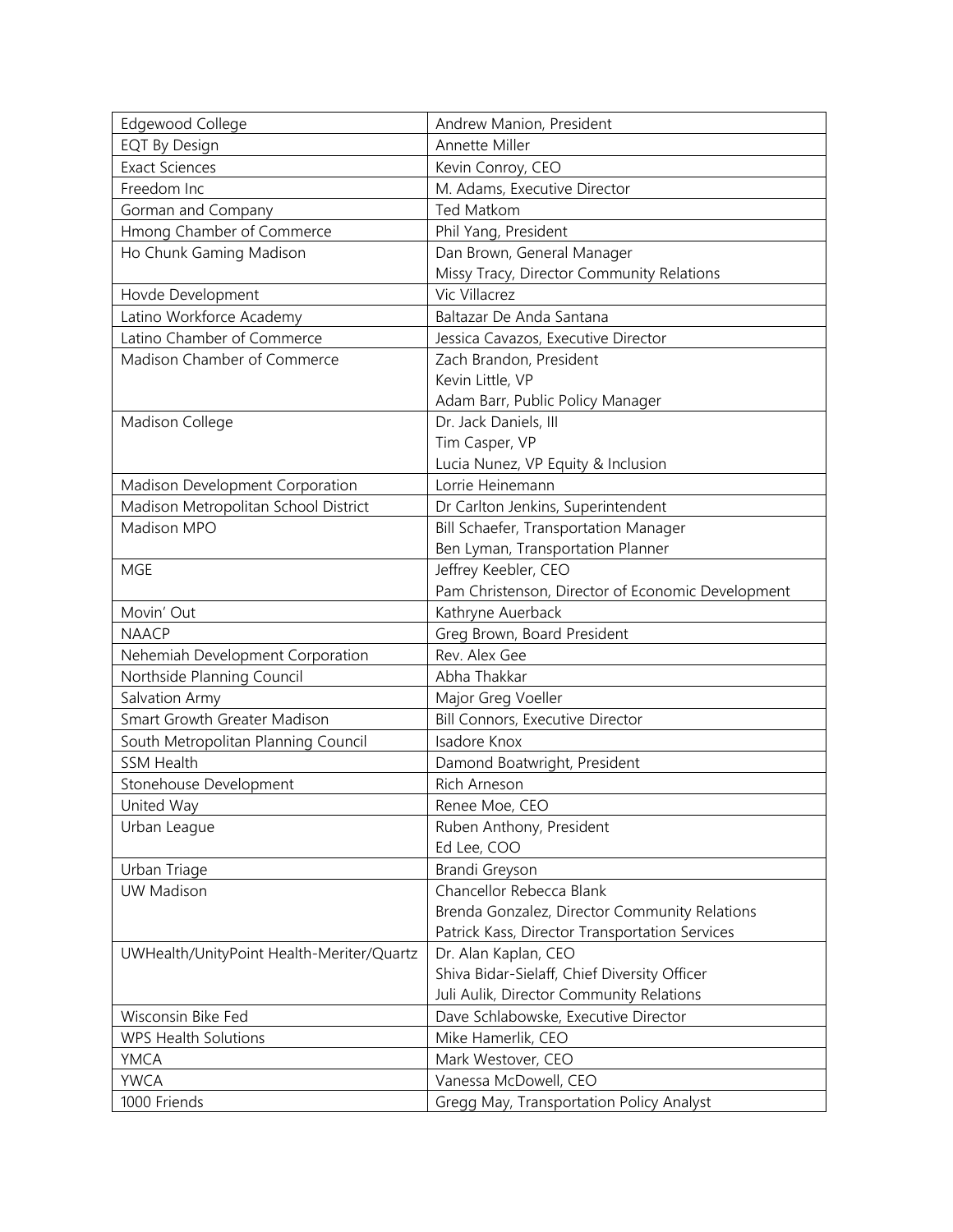### **Public Meetings**

A public meeting will be held in each of the three phases. In general, each public hearing will occur shortly after the stakeholder workshop. The purpose of the public meetings will be share information and progress on the plan, gather the community's input, and answer any questions. Public meetings will be publicized on Alders' blogs, Metro and City social media, and through community organization and neighborhood listservs. Public meetings will be recorded and the link as well as meeting presentations and notes will be posted on the project website. The public meetings will also provide an opportunity to publicize and distribute the surveys for each phase.

### **Focus Groups & Small Group Meetings**

Focus groups and other small group meetings will be held with organizations, advocacy groups and underserved populations to better understand the unique questions, concerns, needs and preferences of a diverse range of Madison residents.

Small group meetings will take place following the pre-outreach phase and release of the Existing Conditions and Choices Report. Not only will small group meetings promote awareness, but participants will also help identify concerns, priorities, and values associated with the Metro Transit route network. Some of the small group meetings will be area-specific conversations with key stakeholders and community leaders.

Meeting summaries will be provided to the City and incorporated into public engagement reports. Participants will also remain updated throughout the process through the website and social media updates.

Specific small group meeting participants will be identified by the organization's primary contact and invited by joint invitation from the City and the contact organization.

The types of groups and organizations to be included in this outreach are:

- 1. Community-based organizations, service providers, and individuals connected with underserved, transit-dependent, low-income and minority populations
- 2. Community and neighborhood centers
- 3. Neighborhood Associations
- 4. Faith-based organizations
- 5. Community advocacy organizations

| Organization                            | Contact                                       |
|-----------------------------------------|-----------------------------------------------|
| Access to Independence, Inc.            | Jason Beloungy, Executive Director            |
| Downtown Madison Inc.                   | Jason Ilstrup, Executive Director             |
|                                         | Doug Poland, Board President                  |
|                                         | Janine Punzel, Transportation Committee Chair |
| Madison Chamber of Commerce             | Zach Brandon, President                       |
|                                         | Kevin Little, VP                              |
|                                         | Adam Barr, Public Policy Manager              |
| Madison College                         | Tim Casper, VP                                |
|                                         | Lucia Nunez, VP Equity & Inclusion            |
| Madison Metropolitan School District    | Dr Carlton Jenkins, Superintendent            |
| Madison School and Community Recreation |                                               |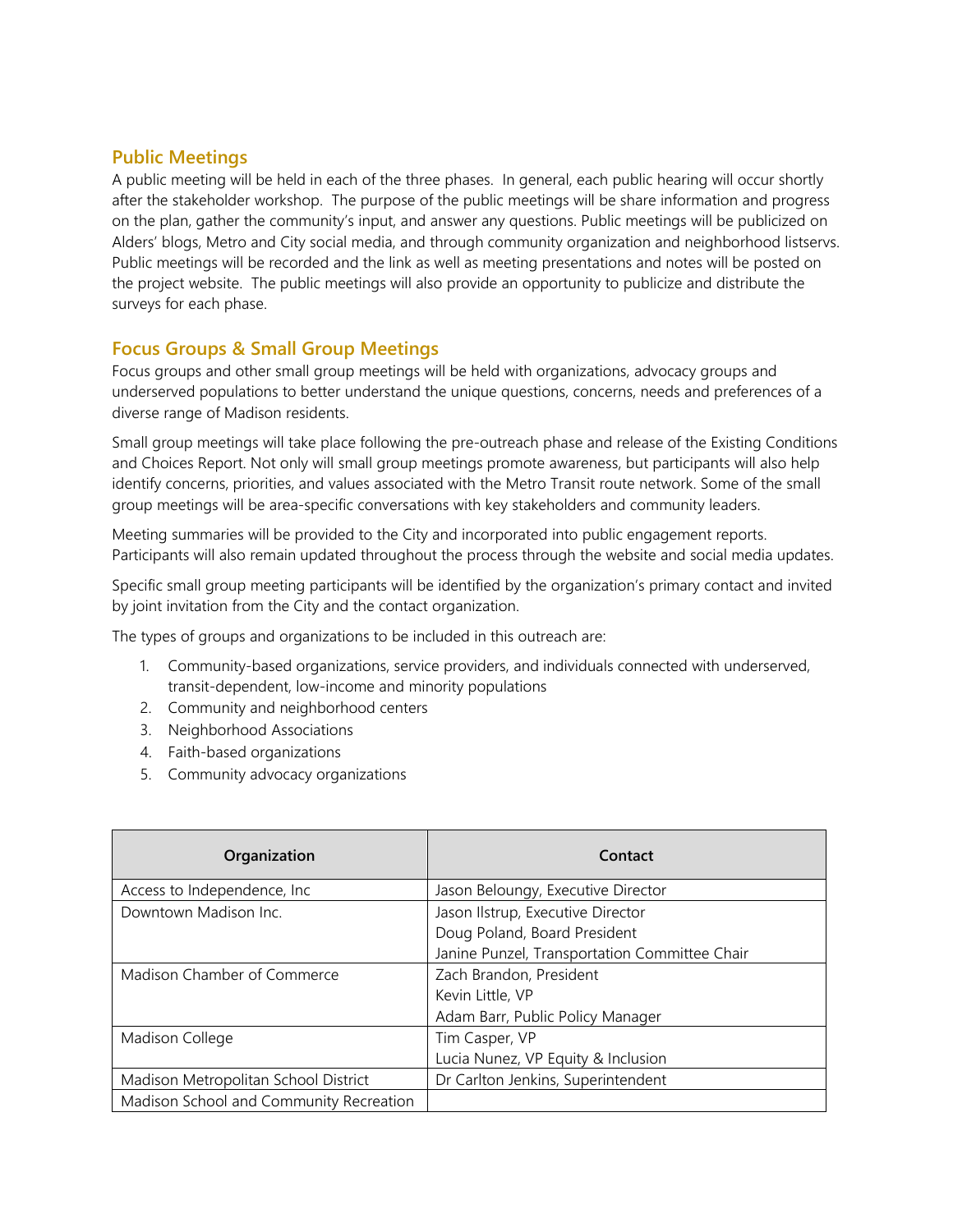| Smart Growth Greater Madison              | <b>Bill Connors, Executive Director</b>              |
|-------------------------------------------|------------------------------------------------------|
| UW Madison                                | Brenda Gonzalez, Director Community Relations        |
|                                           | Patrick Kass, Director Transportation Services       |
| UWHealth/UnityPoint Health-Meriter/Quartz | Juli Aulik, Director Community Relations             |
| Wisconsin Bike Fed                        | Dave Schlabowske, Executive Director                 |
| 1000 Friends                              | Gregg May, Transportation Policy Analyst             |
| 100 State                                 | Claudia Seidenberg, ED, Claudia@100state.com; (608)- |
|                                           | 268-9384 (main office)                               |
| National Federation of the Blind, Dane    | Carissa Mallmann, President                          |
| County Chapter                            |                                                      |
| Homeless Services Consortium of Dane      | Torrie Kopp Mueller, City of Madison                 |
| County                                    |                                                      |
| <b>DMI Transportation Committee</b>       | Jason Ilstrup, Janine Punzel                         |
| Center for Resilient Cities               | Hedi Rudd, Badger Rock Neighborhood Center Director, |
|                                           | 608-960-4615, hedi.rudd@resilientcities.org          |
| Village of Shorewood Hills                | Karl Frantz, Village Admin, 267-2680,                |
|                                           | kfrantz@shorewood-hills.org;                         |
| UW Madison Transportation and Associated  | Dar Ward, Margaret Bergamini                         |
| Students of Madison (ASM)                 |                                                      |
| Boys and Girls Club of Dane County        |                                                      |

# **BIPOC-Focused Small Group Meetings**

The Engagement team will lead a series of small group meetings focused on engaging traditionally underrepresented voices. This method of engagement will be constructive in gathering input from constituencies that might not otherwise participate in an engagement process such as this.

Underrepresented voices are often drowned out in larger group engagement settings and what these groups are looking for are likely different – their experiences are different, and their desires are different. These meetings will provide a comfortable, inclusive space for individuals from racial minority backgrounds to provide input regarding their values and concerns. Participants will feel that their voice is actually heard, and their input will be directly applied to planning decisions.

The engagement team is committed to conducting multiple meetings throughout the process. BIPOC-Focused Small Group Meeting participants will be identified by the organization's primary contact.

| Organization                             | Contact                                   |
|------------------------------------------|-------------------------------------------|
| <b>Black Chamber of Commerce</b>         | Camille Carter, Board President           |
| <b>Black Women's Wellness Foundation</b> | Lisa Peyton-Caire                         |
| Boys & Girls Club                        | Michael Johnson, CEO                      |
| Centro Hispano                           | Karen Menendez Coller, Executive Director |
| Christ the Solid Rock Baptist Church     | Pastor Everett Mitchell                   |
| Freedom Inc                              | M. Adams, Executive Director              |
| Hmong Chamber of Commerce                | Phil Yang, President                      |
| Ho Chunk Gaming Madison                  | Missy Tracy, Director Community Relations |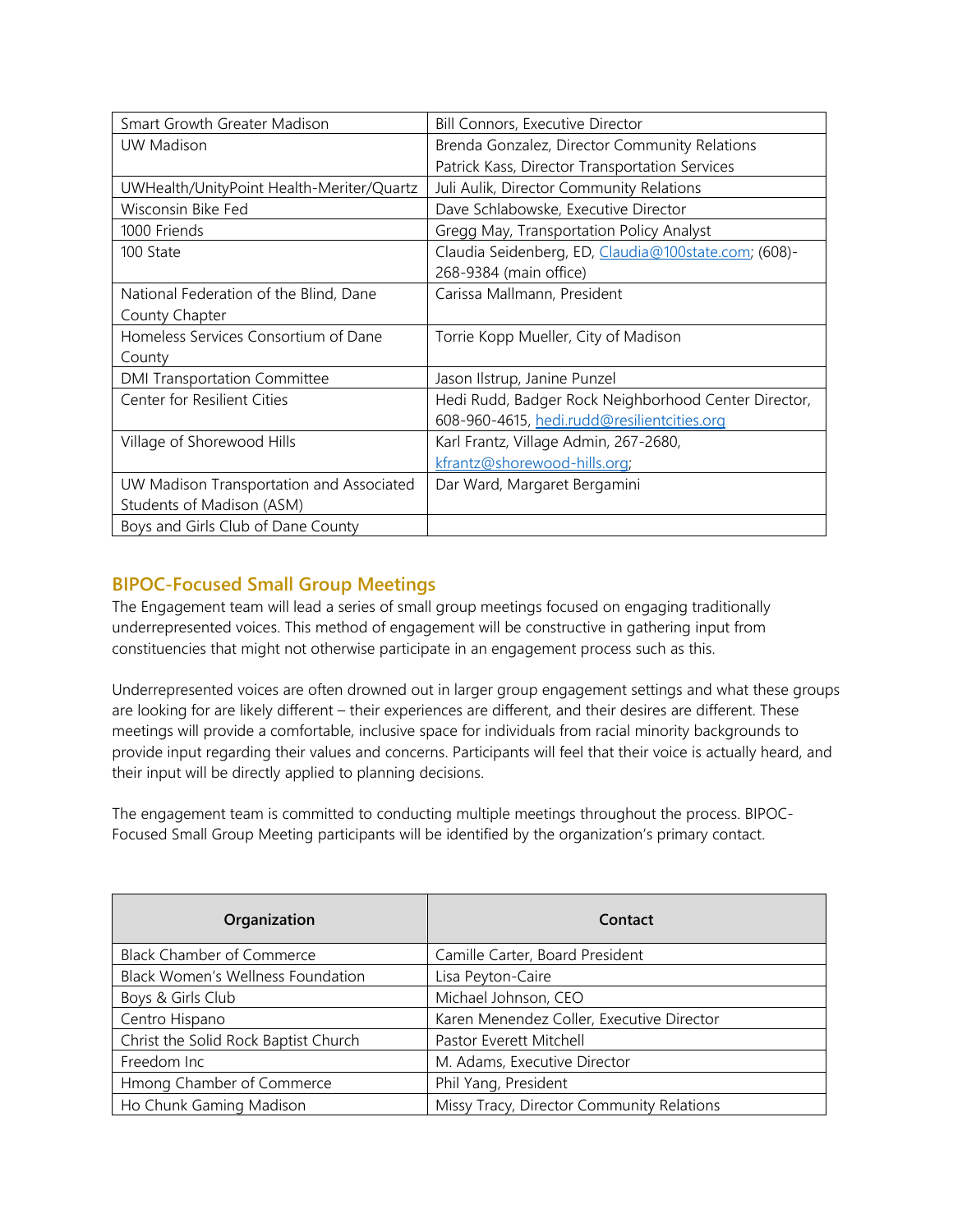| Latino Chamber of Commerce             | Jessica Cavazos, Executive Director |
|----------------------------------------|-------------------------------------|
| Latino Workforce Academy               | Baltazar De Anda Santana            |
| Latino health Council                  |                                     |
| Mount Zion Church                      | Pastor Marcus Allen                 |
| Madison Network of Black Professionals |                                     |
| <b>NAACP</b>                           | Greg Brown, Board President         |
| Nehemiah Development Corporation       | Rev. Alex Gee                       |
| Neighborhood Resource Teams            | Tariq Saqqaf                        |
| Urban League                           | Ruben Anthony, President            |
|                                        | Ed Lee, COO                         |
| Urban Triage                           | Brandi Greyson                      |
| <b>YMCA</b>                            | Mark Westover, CEO                  |
| <b>YWCA</b>                            | Vanessa McDowell, CEO               |

## **Event Tabling** (COVID-19 permitting)

The engagement team will attend multiple community events to conduct engagement. At these events, the engagement team will facilitate various activities to engage community members, provide project materials, capture valuable input from individuals via intercept interview questionnaires, and record names for the project contact list. This engagement method of "meeting people where they are at" is effective at engaging a diverse cross-section of users by age, race, gender, ability, and ridership level.

The below events will be attended during the spring/summer of 2021. However, outreach to event organizers will be conducted during the first phase of the project.

| Event Tabling (events subject to change based on availability; tentative May events to be added) |                |  |
|--------------------------------------------------------------------------------------------------|----------------|--|
| Location                                                                                         | Timeframe/Date |  |
| <b>McPike Central Park Sessions</b>                                                              | Summer         |  |
| Northside Farmers Market                                                                         | Summer         |  |
| Dane County Farmers Market                                                                       | Summer         |  |
| Elver Park Farmers Market                                                                        | Summer         |  |
| Juneteenth                                                                                       | June           |  |
| Shake the Lake                                                                                   | June           |  |
| Downtown Wild Rumpus                                                                             | June/July      |  |
| Willy Street Coop Celebration                                                                    | July           |  |
| Warner Park Family Fun Night                                                                     | July           |  |
| La Fete de Marquette                                                                             | July           |  |
| Unity Picnic                                                                                     | July           |  |
| Disability Pride Festival                                                                        | July           |  |

# **Youth Workshop** (COVID-19 permitting)

Youth are heavy users of Madison's transit system, but typically underrepresented in City planning processes. To combat this, the engagement team will conduct a Youth Workshop to engage Madison's youth community. The workshop will be a fun, worthwhile learning experience for youth members, as well as an